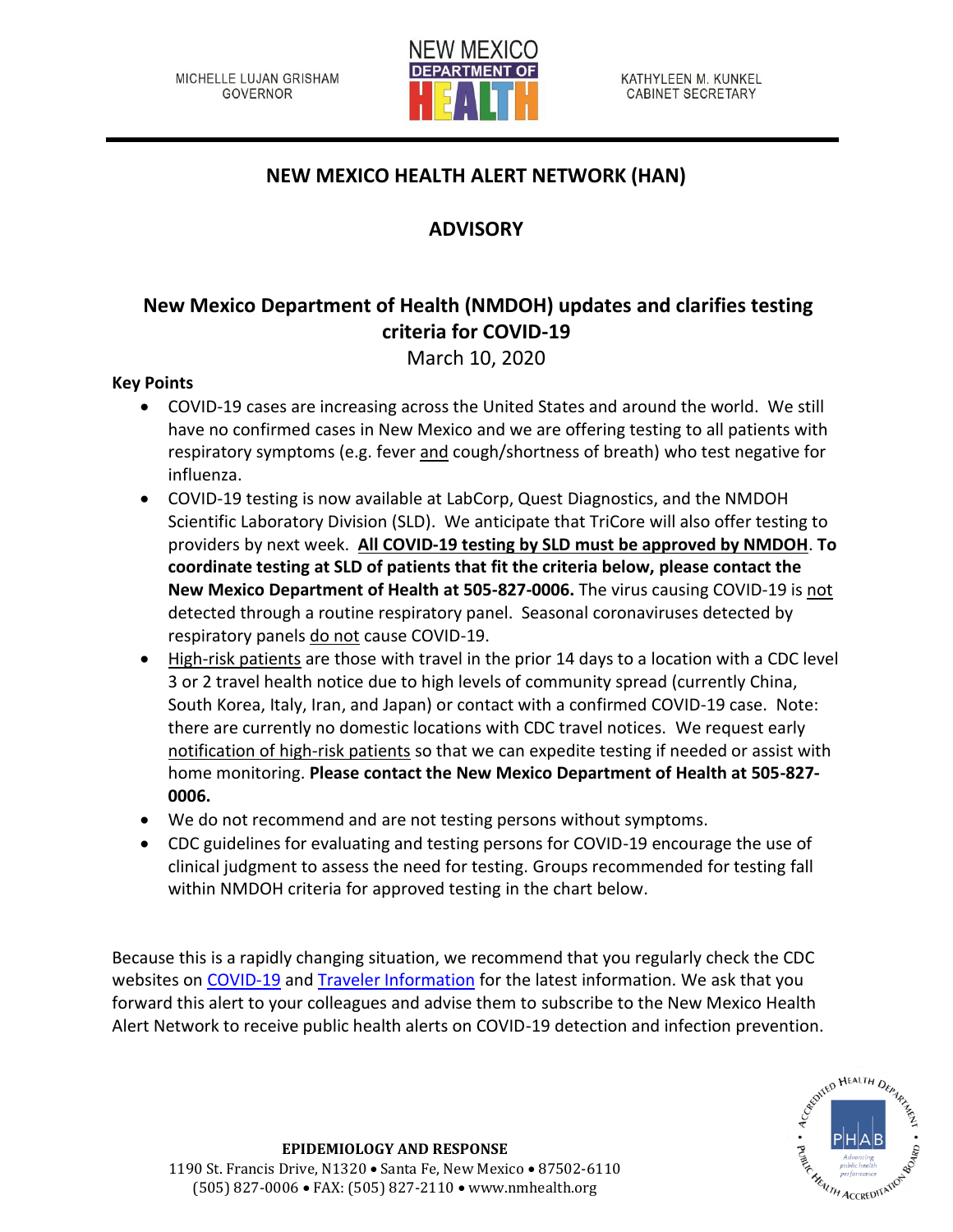#### **COVID-19 Testing Criteria as of March 10, 2020**

|                        | <b>Clinical Features</b>                                                                                                                                                                    | <b>AND</b> | <b>Epidemiologic Risk</b>                                                                                                                              | <b>Testing</b> | <b>Specimens</b>                                                                                                | <b>PPE</b>                                                                                |
|------------------------|---------------------------------------------------------------------------------------------------------------------------------------------------------------------------------------------|------------|--------------------------------------------------------------------------------------------------------------------------------------------------------|----------------|-----------------------------------------------------------------------------------------------------------------|-------------------------------------------------------------------------------------------|
| High Risk <sup>1</sup> | Fever or<br>signs/symptoms of<br>lower respiratory<br>illness (e.g. cough or<br>shortness of breath)                                                                                        | <b>AND</b> | Any person, including<br>healthcare workers who<br>has had close contact<br>with a confirmed<br>COVID-19 patient<br>within 14 days of<br>symptom onset | <b>YES</b>     | $NP$ and $OP2$<br>swab, sputum<br>if productive<br>cough (do not<br>induce<br>sputum)                           | Airborne,<br>droplet and<br>contact<br>precautions                                        |
|                        | <b>Fever and</b><br>signs/symptoms of<br>lower respiratory<br>illness (e.g. cough or<br>shortness of breath)                                                                                | <b>AND</b> | A history of travel from<br>areas with sustained<br>transmission (Level 3 or<br>2 countries) <sup>3</sup> within 14<br>days of symptom onset           | <b>YES</b>     | NP and OP<br>swab, sputum<br>if productive<br>cough (do not<br>induce<br>sputum)                                | Airborne,<br>droplet and<br>contact<br>precautions                                        |
| Moderate Risk          | <b>Fever with severe</b><br>acute lower<br>respiratory illness<br>(e.g pneumonia,<br><b>ARDS</b> ) requiring<br>hospitalization<br>without alternative<br>diagnosis (e.g.<br>influenza)     | <b>AND</b> | No source of exposure<br>identified                                                                                                                    | <b>YES</b>     | NP and OP<br>swab, and<br>lower<br>respiratory<br>tract specimen<br>(sputum or<br>BAL)                          | Airborne,<br>droplet and<br>contact<br>precautions                                        |
| Low Risk               | <b>Fever and</b><br>signs/symptoms of<br>lower respiratory<br>illness (e.g. cough or<br>shortness of breath)<br>with negative<br>influenza test and/or<br>negative PCR<br>respiratory panel | <b>AND</b> | No source of exposure<br>identified                                                                                                                    | Optional       | NP and OP<br>swab if<br>possible.<br>Either NP<br>(preferred) or<br>OP if only one<br>swab can be<br>collected. | Droplet<br>precautions<br>(face mask,<br>eye<br>protection,<br>gloves)<br>hand<br>hygiene |

**If you have a patient who meets the criteria above contact the New Mexico Department of Health (NMDOH) at 505-827-0006 for approval of testing at SLD.** 

<sup>&</sup>lt;sup>1</sup> High risk and Moderate risk: notify NMDOH immediately at 505-827-0006

 $2$  NP/OP swab: Use only synthetic fiber swabs with plastic shafts. Do not use calcium alginate swabs or swabs with wooden shafts, as they may contain substances that inactivate some viruses and inhibit PCR testing. **Place swabs immediately into the same sterile tube containing 2-3 ml of viral transport media or universal transport media.** Refrigerate specimen at 2-8°C and ship overnight.

<sup>&</sup>lt;sup>3</sup> Affected areas are defined as geographic regions where sustained community transmission has been identified. Relevant affected areas will be defined as a country with a CDC Level 3 Travel Health Notice (as of 3/10/2020 China, South Korea, Italy and Iran), or a CDC Level 2 Travel Health Notice (as of 3/10/2020: Japan)